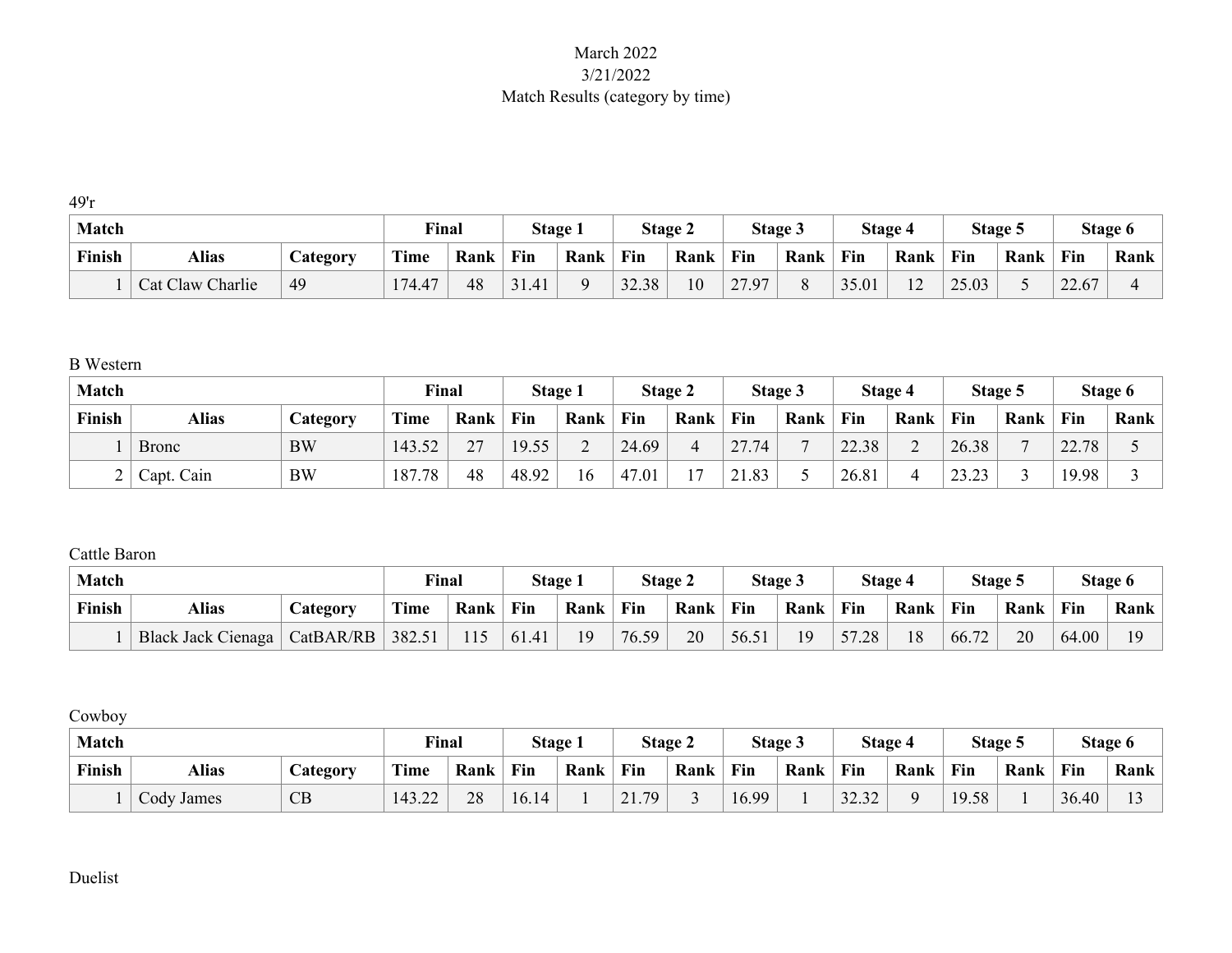| <b>Match</b> |              |                       | <b>Final</b>          |      | Stage 1 |               |            | Stage 2 | Stage 5 |      |       | Stage 4        |            | Stage 5 |       | Stage 6 |
|--------------|--------------|-----------------------|-----------------------|------|---------|---------------|------------|---------|---------|------|-------|----------------|------------|---------|-------|---------|
| Finish       | <b>Alias</b> | $\mathcal{L}$ ategory | $\mathbf{m}$<br>l'ime | Rank | Fin     | Rank          | Fin        | Rank    | Fin     | Rank | Fin   | Rank           | Fin        | Rank    | Fin   | Rank    |
|              | Don Coyote   | D                     | 201.14                | 68   | 35.46   | $\sim$<br>- 2 | 31.<br>.78 |         | 30.11   | 11   | 34.49 | $\blacksquare$ | .74<br>31. |         | 37.56 |         |

El Patron

| <b>Match</b> |             |                       | <b>Final</b>          |      |       | Stage 1                  |       | Stage 2 |       | Stage 3 |       | Stage 4 | Stage: |      |       | Stage 6 |
|--------------|-------------|-----------------------|-----------------------|------|-------|--------------------------|-------|---------|-------|---------|-------|---------|--------|------|-------|---------|
| Finish       | Alias       | $\mathcal{L}$ ategory | $\mathbf{m}$<br>l'ime | Rank | Fin   | Rank                     | Fin   | Rank    | Fin   | Rank    | Fin   | Rank    | Fin    | Rank | Fin   | Rank    |
|              | Mad Dog Too | EP                    | 343.51                | 109  | 50.31 | $\overline{\phantom{a}}$ | 65.22 | 19      | 57.76 | 20      | 55.03 | 16      | 52.53  | 19   | 62.66 |         |

# Elder Statesman Gunfighter

| Match  |              |                 | Final  |                                  |       | Stage 1           |       | Stage 2 |       | <b>Stage 3</b> |       | Stage 4                  |       | Stage 5 |       | Stage 6 |
|--------|--------------|-----------------|--------|----------------------------------|-------|-------------------|-------|---------|-------|----------------|-------|--------------------------|-------|---------|-------|---------|
| Finish | <b>Alias</b> | <b>Category</b> | Time   | Rank                             | Fin   | Rank              | Fin   | Rank    | Fin   | Rank           | Fin   | Rank                     | Fin   | Rank    | Fin   | Rank    |
|        | Backwood     | <b>ESG</b>      | 270.96 | Q <sub>5</sub><br>$\overline{ }$ | 38.47 | $1^{\circ}$<br>12 | 46.88 | 16      | 43.27 | 1 <sub>7</sub> | 45.40 | $\overline{\phantom{0}}$ | 44.69 | 18      | 52.25 |         |

### Grand Patroness

| Match  |                     |                       | Final  |         | Stage 1 |      |       | Stage 2 | <b>Stage 3</b> |          | Stage 4 |      | Stage 5 |          |       | Stage 6 |
|--------|---------------------|-----------------------|--------|---------|---------|------|-------|---------|----------------|----------|---------|------|---------|----------|-------|---------|
| Finish | Alias               | $\mathcal{L}$ ategory | Time   | Rank    | Fin     | Rank | Fin   | Rank    | Fin            | Rank     | Fin     | Rank | Fin     | Rank     | Fin   | Rank    |
|        | <b>Ramblin Rose</b> | <b>LGP</b>            | 195.28 | 59<br>ັ | 47.30   |      | 30.61 |         | 28.45          | $\Omega$ | 30.37   |      | 30.45   | $\Omega$ | 28.10 | 10      |

Ladies 49'r

| Match  |              |                 | Final       |                                  | Stage 1       |      |       | Stage 2                          |       | Stage 3        |       | Stage 4 |                                                                        | Stage 5 |       | Stage 6     |
|--------|--------------|-----------------|-------------|----------------------------------|---------------|------|-------|----------------------------------|-------|----------------|-------|---------|------------------------------------------------------------------------|---------|-------|-------------|
| Finish | <b>Alias</b> | <b>Category</b> | <b>Time</b> | Rank                             | Fin           | Rank | Fin   | Rank                             | Fin   | Rank           | Fin   | Rank    | Fin                                                                    | Rank    | Fin   | <b>Rank</b> |
|        | Ruby Bell    | L49             | 180.36      | $\sim$ $\prime$<br><sub>24</sub> | 2522<br>ر ر ب |      | 33.58 | 1 <sub>0</sub><br>$\overline{1}$ | 37.60 | 1 <sub>2</sub> | 28.40 |         | 57<br>$\cap$ $\subset$<br>$\overline{ \omega}$ . $\overline{\omega}$ . |         | 29.88 |             |